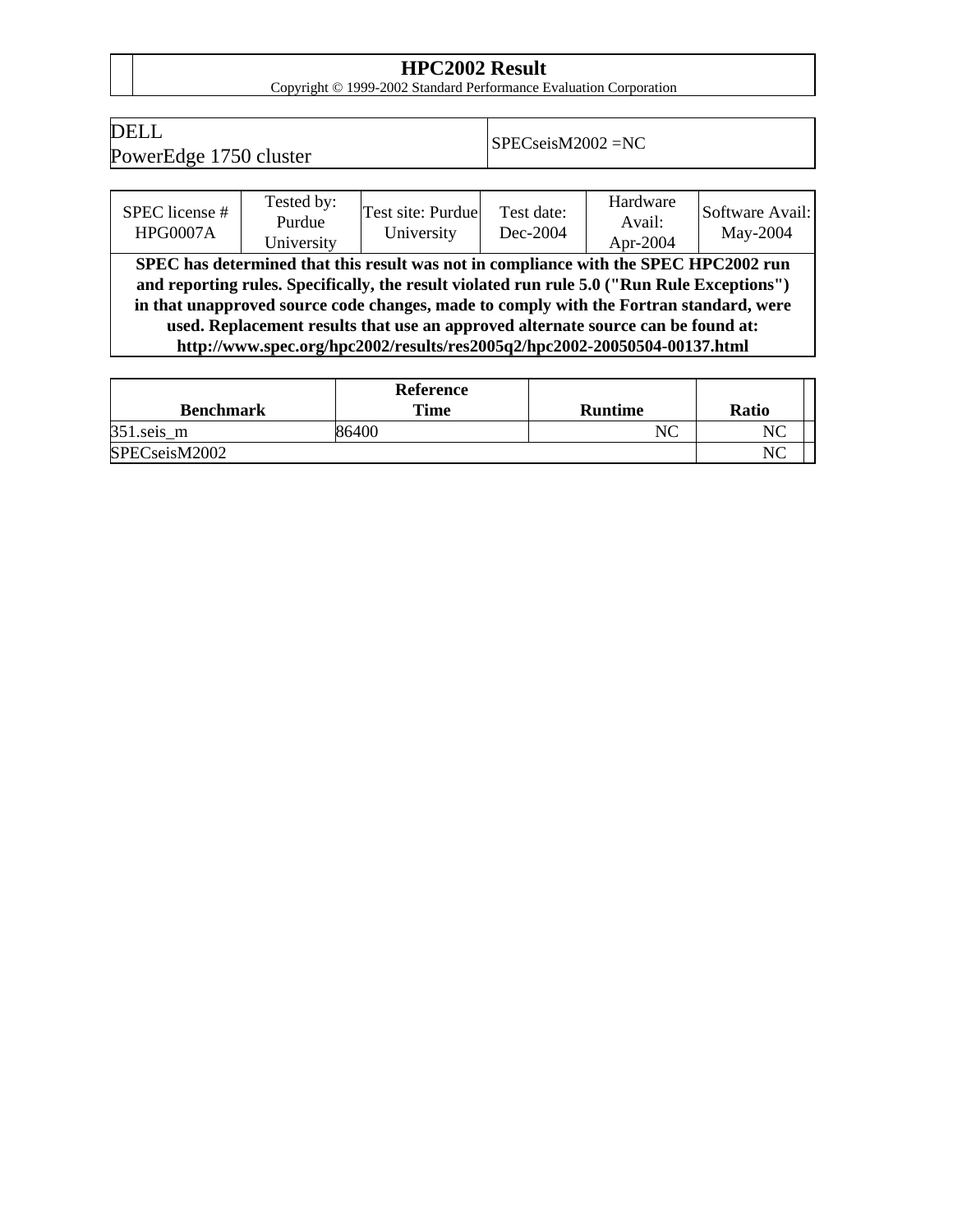|                            | <b>Hardware</b>                                                | <b>Software</b>           |                                                         |
|----------------------------|----------------------------------------------------------------|---------------------------|---------------------------------------------------------|
| <b>Hardware</b>            | <b>DELL</b>                                                    | <b>Parallel:</b>          | <b>MPI</b>                                              |
| Vendor:                    |                                                                | <b>Processes-Threads:</b> | 16                                                      |
| <b>Model Name:</b>         | PowerEdge 1750 cluster                                         | <b>MPI Processes:</b>     | 16                                                      |
| CPU:                       | Intel Xeon processor                                           | <b>OpenMP Threads:</b>    | $-$                                                     |
| <b>CPU MHz:</b>            | 3060                                                           | <b>Operating System:</b>  | RedHat Enterprise                                       |
| FPU:                       | Integrated                                                     |                           | Linux, Advanced<br>Server version 3 (4)                 |
| CPU(s)<br>enabled:         | 16 cores, 16 chips, 1<br>core/chip, Hyper-Threading<br>enabled | <b>Compiler:</b>          | Intel C++ Compiler-<br>icc, Version 8.0                 |
| CPU(s)<br>orderable:       | 1 or 2 per node                                                |                           | Build 20031016Z for<br>Linux<br>Intel Fortran Compiler- |
| <b>Primary</b><br>Cache:   | $12KB$ (I) micro-ops (trace) +<br>8KB (D) on chip              |                           | ifort, Version 8.0<br>Build 20040122Z for<br>Linux      |
| <b>Secondary</b><br>Cache: | 512KB on chip                                                  | <b>File System:</b>       | NFS shared file system                                  |
| L3 Cache:                  | 1 MB on chip                                                   | <b>System State:</b>      | Multi-user                                              |
| <b>Other Cache:</b>        | N/A                                                            | <b>Other Software:</b>    | <b>MPICH</b>                                            |
| <b>Memory:</b>             | 2 GB DDR PC2100 CL2.5<br>ECC Registered per node               |                           |                                                         |
| <b>Disk</b><br>Subsystem:  | 1x36 GB SCSI per node                                          |                           |                                                         |
| <b>Other</b><br>Hardware:  | See File server and Network<br>notes                           |                           |                                                         |